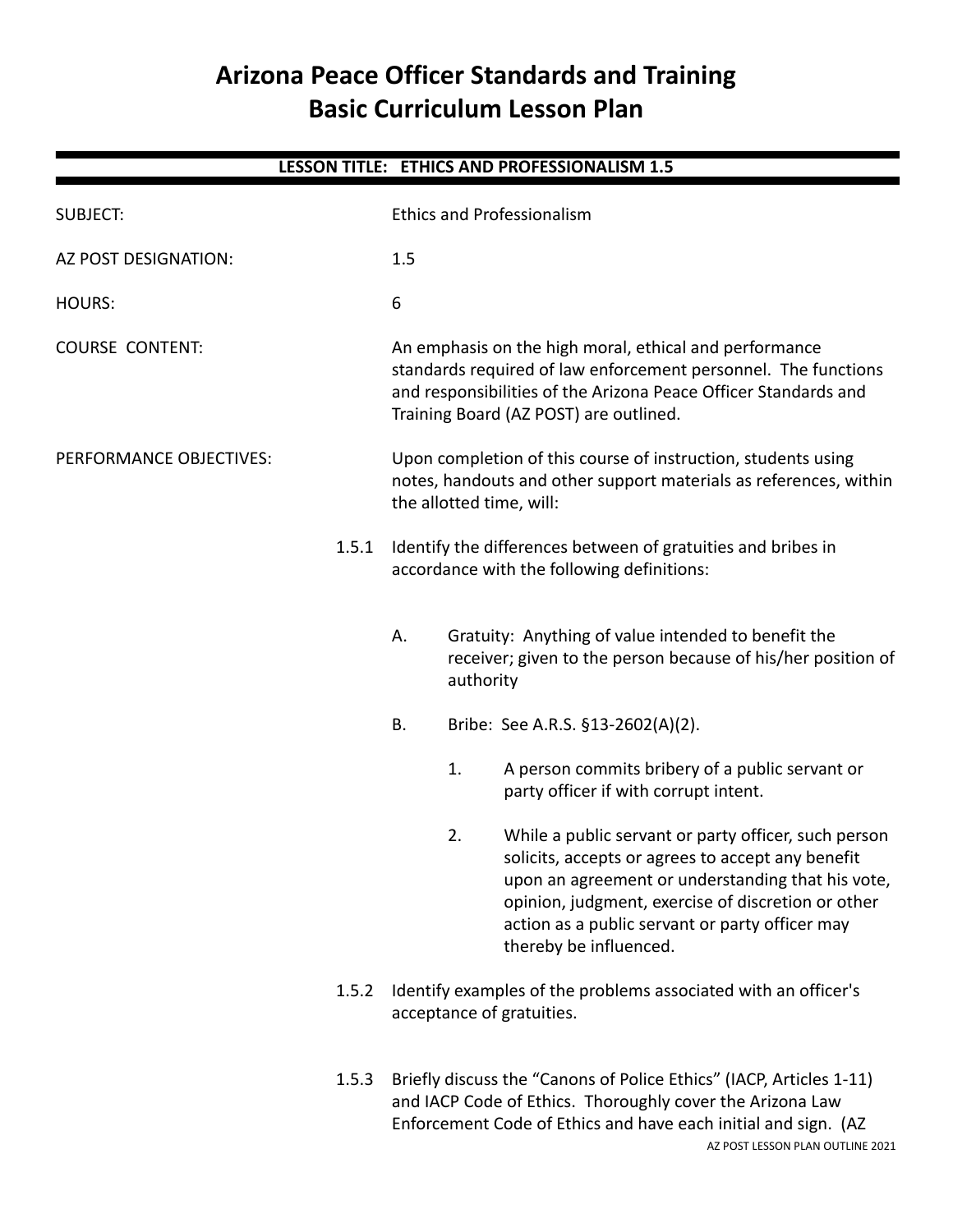POST 10/02)

- 1.5.4 Given a written, verbal or visual description of unethical or criminal actions on the part of a fellow officer, identify methods for handling the situation:
	- A. Reporting unethical actions to a supervisor.
	- B. Preventing unethical behavior where reasonable.
- 1.5.5 Identify the purpose for, and the responsibilities of, the AZ POST Board.
- 1.5.6 Identify the causes for revocation, suspension and denial of a peace officer's certification by AZ POST per Arizona Administrative Code R13-4-109. Discuss the general overarching reasons for discipline:
	- A. Malfeasance Doing something you know is wrong.
	- B. Misfeasance: Doing something you should reasonably should have known to be wrong.
	- C. Nonfeasance: Not doing something you have the duty or obligation to do.
- 1.5.7 Identify the following important considerations associated with an officer's use of discretion in enforcing the law:
	- A. Statutory requirements.
	- B. Departmental policies and procedures.
	- C. Best interests of the community.
	- D. Best interests of the department.
	- E. Best interests of the victim.

#### LEARNING ACTIVITIES:

- 1.5.8 The trainee will receive instruction and participate in an instructor-led discussion of the reason why:
	- A. Law enforcement officers, both on and off duty, should exemplify the highest ethical and moral standards.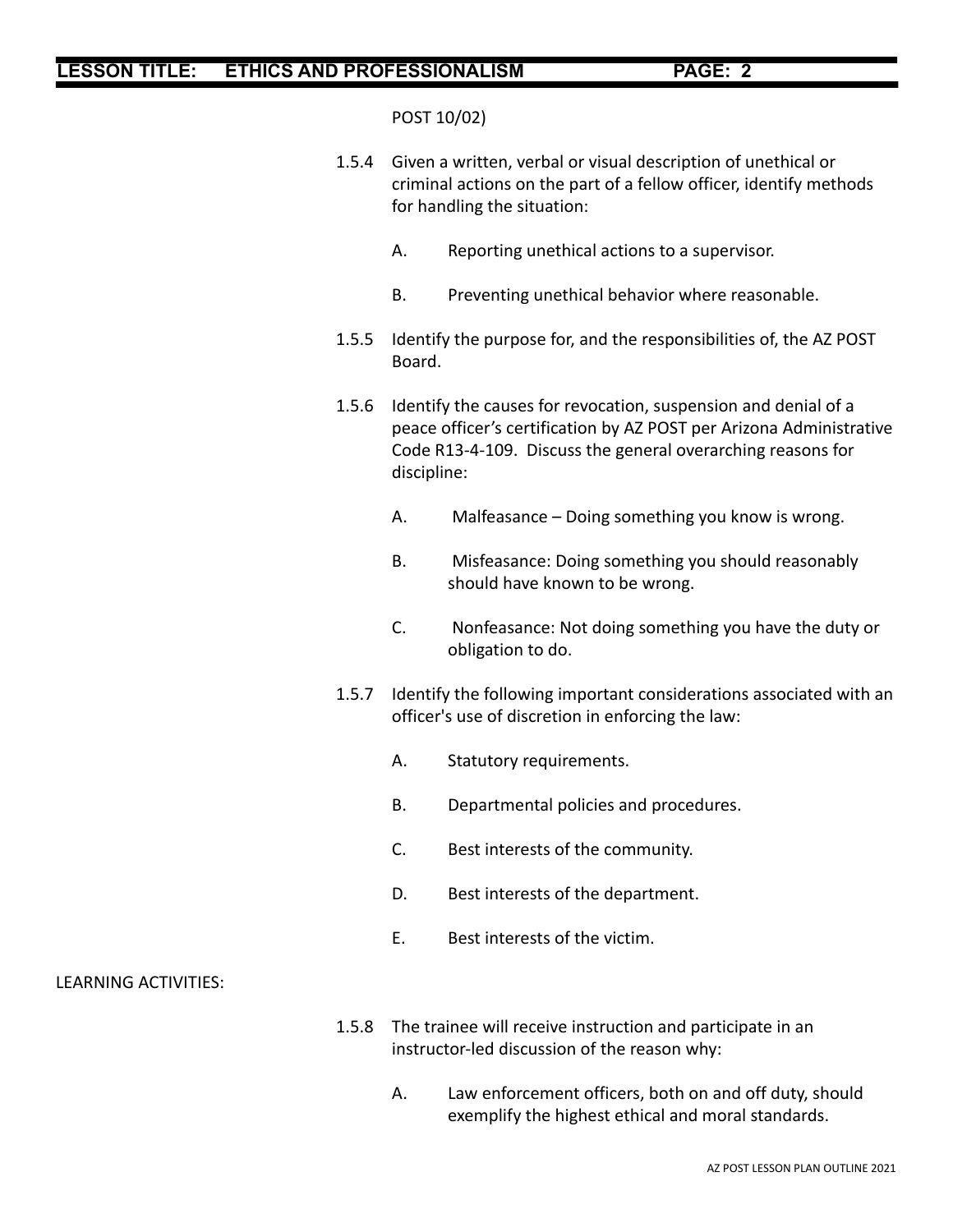- B. An officer must take positive action upon becoming aware of unethical or criminal conduct on the part of a fellow officer.
- 1.5.9 The trainee will receive instruction and participate in an instructor-led discussion of:
	- A. A model of Ethical Decision Making "T-A-C-T", (group or individual break-out discussion based on AZPOST Integrity Bulletins or police in the news currently).
	- B. A discussion of the nobility of policing why we are doing this.
- 1.5.10 Continuing discussion of internal corruption and the "slippery slope" of ethics throughout their career.
	- A. Identification of behavior that may indicate possible corruption or eroding ethics.
	- B. Identify methods of dealing with ethical dilemmas on the job.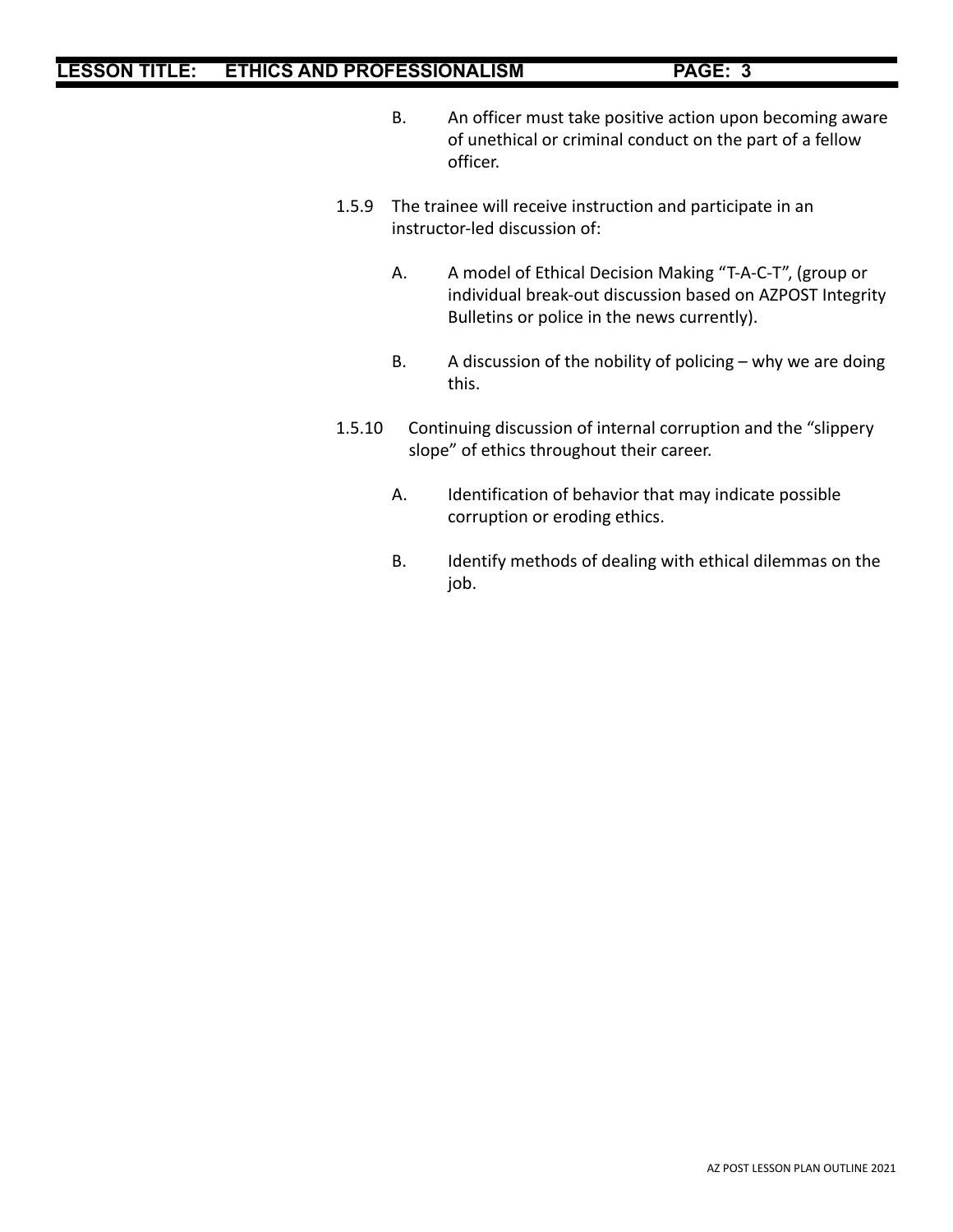| DATE FIRST PREPARED:             | August 1995                                                                                                                                                                                                                                                                                                                                                                                                      |                      |  |  |  |
|----------------------------------|------------------------------------------------------------------------------------------------------------------------------------------------------------------------------------------------------------------------------------------------------------------------------------------------------------------------------------------------------------------------------------------------------------------|----------------------|--|--|--|
| PREPARED BY:                     | Sgt. Jerry Heuett, Phoenix P.D.                                                                                                                                                                                                                                                                                                                                                                                  |                      |  |  |  |
| <b>REVIEWED - REVISED:</b>       | <b>SME Committee</b>                                                                                                                                                                                                                                                                                                                                                                                             | DATE: February 2001  |  |  |  |
| <b>REVIEWED - REVISED:</b>       | <b>SME Committee</b>                                                                                                                                                                                                                                                                                                                                                                                             | DATE: March 2002     |  |  |  |
| <b>REVIEWED - REVISED:</b>       | AZ POST (Word)                                                                                                                                                                                                                                                                                                                                                                                                   | DATE: July 2003      |  |  |  |
| <b>REVIEWED - REVISED:</b>       | Cmdr. Dean Nyhart                                                                                                                                                                                                                                                                                                                                                                                                |                      |  |  |  |
|                                  | AZ DPS (& SME)                                                                                                                                                                                                                                                                                                                                                                                                   | DATE: August 2005    |  |  |  |
| <b>REVIEWED - REVISED:</b>       | <b>AZ POST</b>                                                                                                                                                                                                                                                                                                                                                                                                   | DATE: September 2008 |  |  |  |
| <b>REVIEWED - REVISED:</b>       | Lt. Dave Kelly, Phoenix PD                                                                                                                                                                                                                                                                                                                                                                                       |                      |  |  |  |
|                                  | <b>ALEA</b>                                                                                                                                                                                                                                                                                                                                                                                                      | DATE: April 2009     |  |  |  |
| <b>REVIEWED - REVISED:</b>       | AZPOST Staff                                                                                                                                                                                                                                                                                                                                                                                                     | DATE: November 2015  |  |  |  |
| <b>REVIEWED - REVISED:</b>       | AZPOST (DocX)                                                                                                                                                                                                                                                                                                                                                                                                    | DATE: December 2021  |  |  |  |
| REVIEWED - REVISED:              |                                                                                                                                                                                                                                                                                                                                                                                                                  | DATE:                |  |  |  |
| AZ POST - APPROVAL:              | <b>Richard Watling</b>                                                                                                                                                                                                                                                                                                                                                                                           | DATE: November 2015  |  |  |  |
| AZ POST - APPROVAL:              | Lori Wait                                                                                                                                                                                                                                                                                                                                                                                                        | DATE: December 2021  |  |  |  |
| <b>INSTRUCTOR REFERENCES:</b>    | Michael Josephson, Josephson Institute of Ethics,<br>Edwin Delattre, Character and Cops: Ethics in Policing Rowman &<br>Littlefield, 2011, Michael Nila, Stephen Covey, The Nobility of<br>Policing, Franklin Quest, 2008.<br>AZPOST Integrity Bulletins available at<br>https://post.az.gov/integrity-bulletins.<br>Context-appropriate video clips.                                                            |                      |  |  |  |
| <b>CLASS LEVEL:</b>              | Student                                                                                                                                                                                                                                                                                                                                                                                                          |                      |  |  |  |
| <b>TRAINING AIDS:</b>            | Handout #1 - AZ POST Law Enforcement Code of Ethics. (Must be<br>initiated and signed, original in training file, copy to student.)<br>Handout #2 - "Cannons of Police Ethics."<br>Handout #3 - IACP Oath of Honor<br>Handout #4 - AZ POST Board Duties<br>Handout #5 - AZ POST-R13-4-105 (AZPOST Minimum<br>Qualifications for Appointment).<br>Handout #6 - AZ POST Causes for Action on Peace Officer Status. |                      |  |  |  |
| <b>INSTRUCTIONAL STRATEGY:</b>   | Interactive lecture, in-class reading assignments, instructor-led<br>group discussion, tabletop scenarios, and problem solving.                                                                                                                                                                                                                                                                                  |                      |  |  |  |
| <b>SUCCESS CRITERIA:</b>         | 70% or higher on a written, multiple-choice examination.                                                                                                                                                                                                                                                                                                                                                         |                      |  |  |  |
| <b>COMPUTER FILE NAME:</b>       | 1.5 Ethics and Professionalism                                                                                                                                                                                                                                                                                                                                                                                   |                      |  |  |  |
| DATE RELEASED TO THE SHARE FILE: | May 27, 2022                                                                                                                                                                                                                                                                                                                                                                                                     |                      |  |  |  |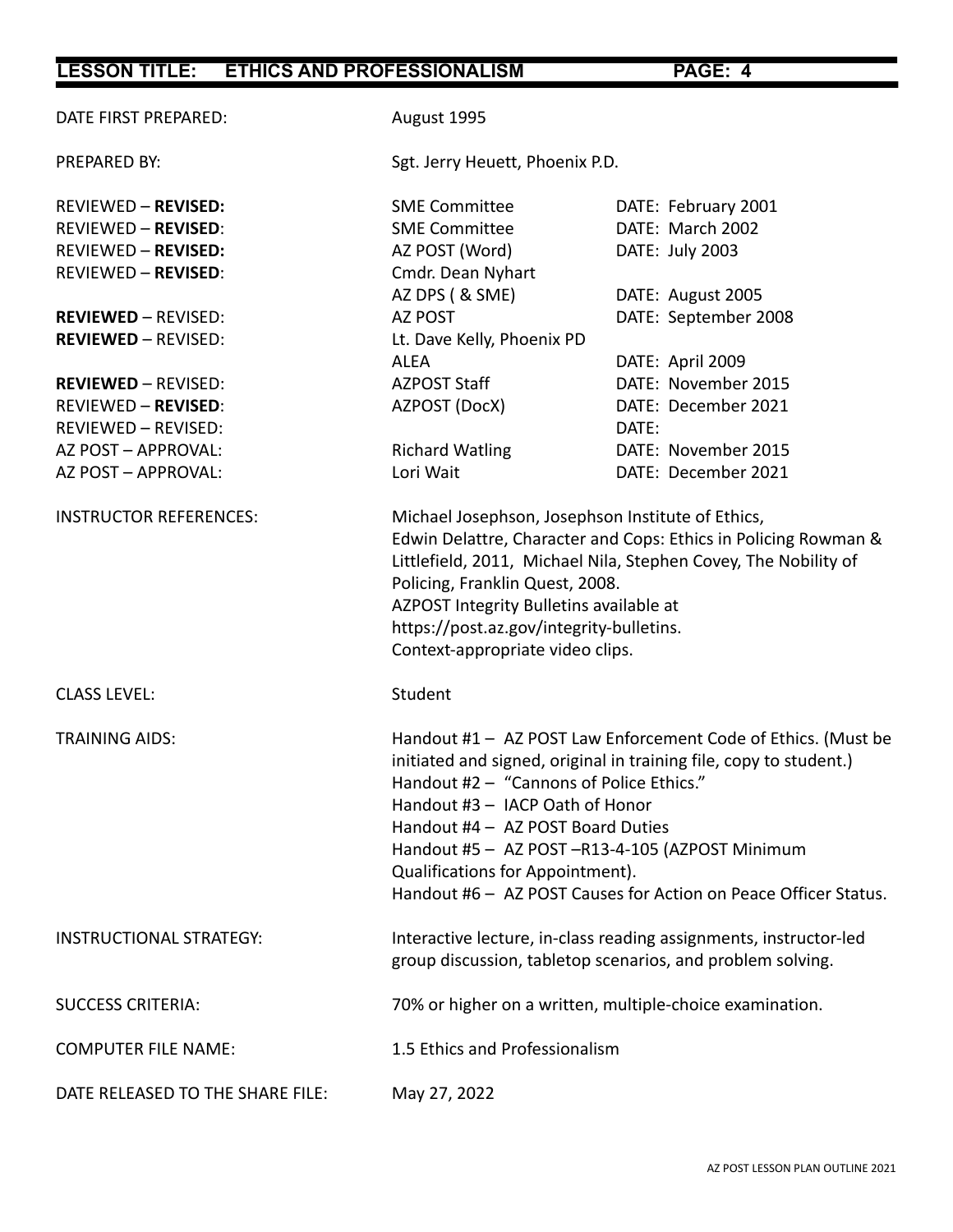### **I. INTRODUCTION**

- A. Instructor Brief Self Introduction. *INSTRUCTOR NOTE: Include reasons why you are qualified to teach ethics (mistakes you've made or poor decisions, and what you've learned from them.* Stress that it is important in this class to have an open discussion. The usual formalities of basic *training classes (e.g. standing at attention, requesting permission to speak, etc) will be relaxed to facilitate discussion and exchange of ideas and perspectives.*
- B. Preview of Performance Objectives.
- C. Have students introduce themselves and answer the question: "Why are you here?"

### **II. INTRODUCTORY DISCUSSION**

- A. Why do peace officers make poor ethical decisions? (Ask for student input)
	- 1. Financial pressure. Over extended credit, child support/alimony, catastrophic life events such as illness or family death.
	- 2. Peer pressure. Children may give in…. adults should never
	- 3. Fear of discipline. "I screwed up, I better hide it mentality"
	- 4. Predisposed. Character, core values, and beliefs are generally determined before adulthood. Evil just needs the opportunity to act. The evil mind always connives with certainty of success. The "slippery slope" of ethics: get away with something minor then progress to major things.
	- 5. Belief it can be gotten away with.
	- 6. Benefit. Money, property, position, status, etc.
	- 7. Thrill. Adrenaline can fuel the corrupt act.
- B. Delattre's research on why officers get into trouble across hundreds of agencies throughout the United States broke out the majority of the cases into the following categories: (See reference character and Cops.)
	- 1. Anger ("He who angers you, conquers you.") Officers lose their discipline and forget their training when they get angry.
	- 2. Lust Why is the back seat of a police car so enticing? Why jeopardize your career for a cop groupie? Why do you have to do THAT on duty?
	- 3. Greed. Not just outright stealing… What about padding overtime?
	- 4. Peer Pressure. Everyone wants to fit in. But do you have (or want) to fit in when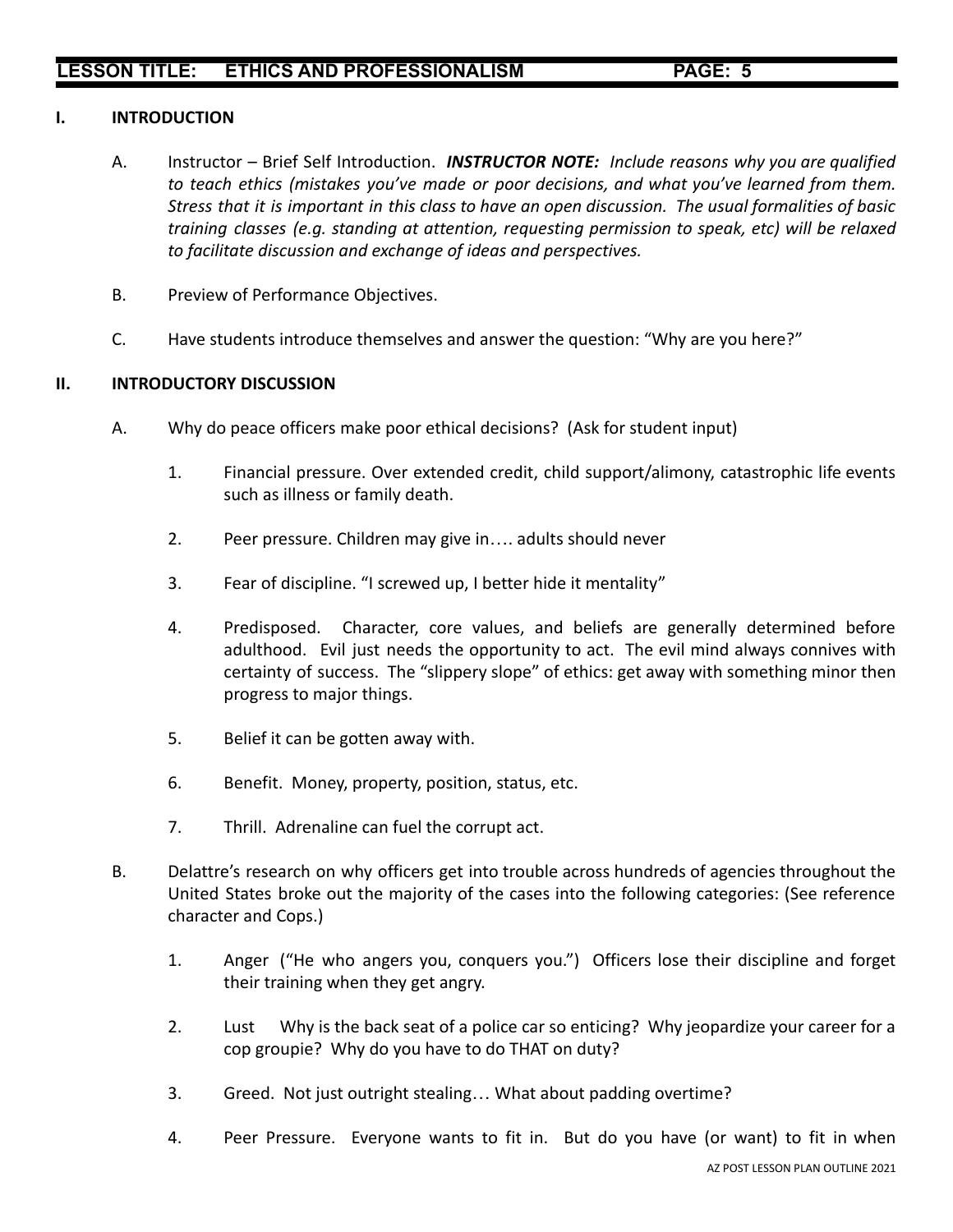something is wrong?

- 5. Fear of Discipline. The fear of discipline causes officers to lie. Lying gets you fired.
- C. Remember the "stakeholders" affected by your decisions. (Ask the class to identify who are some of the stakeholders in what they do as police officers.)
	- 1. Family. (embarrassed, disgraced.)
	- 2. Friends. (You'll lose them.)
	- 3. Community. (Erodes public trust.)
	- 4. Peers/Co-workers. (Work under suspicion.)
	- 5. Department Reputation. (Tarnished and diminished.)
	- 6. Law Enforcement Reputation. (Tarnished and diminished.)
	- 7. Self. ( Your reputation, your job, your retirement.)
- D. Making poor choices will impact your life forever!
- E. As part of this training, we will discuss methods for making sound decisions in situations you likely haven't encountered before (because you haven't been police officers).
- F. Learning, developing, and teaching good ethical behavior is essential to forming habits that will guide our actions under stress.
- G. Discussion Question: Can I (the instructor) teach you (the class) ethics?
- H. What are the factors that create, mold, and shape our character and core values that affect our decision making processes? (Have students identify as many as possible.)
	- 1. Family. (Parents)
	- 2. Friends.
	- 3. School.
	- 4. Church.
	- 5. Co-Workers.
	- 6. Culture.
- I. Our values—those core bits of our character that affect our actions and decisions—are "caught,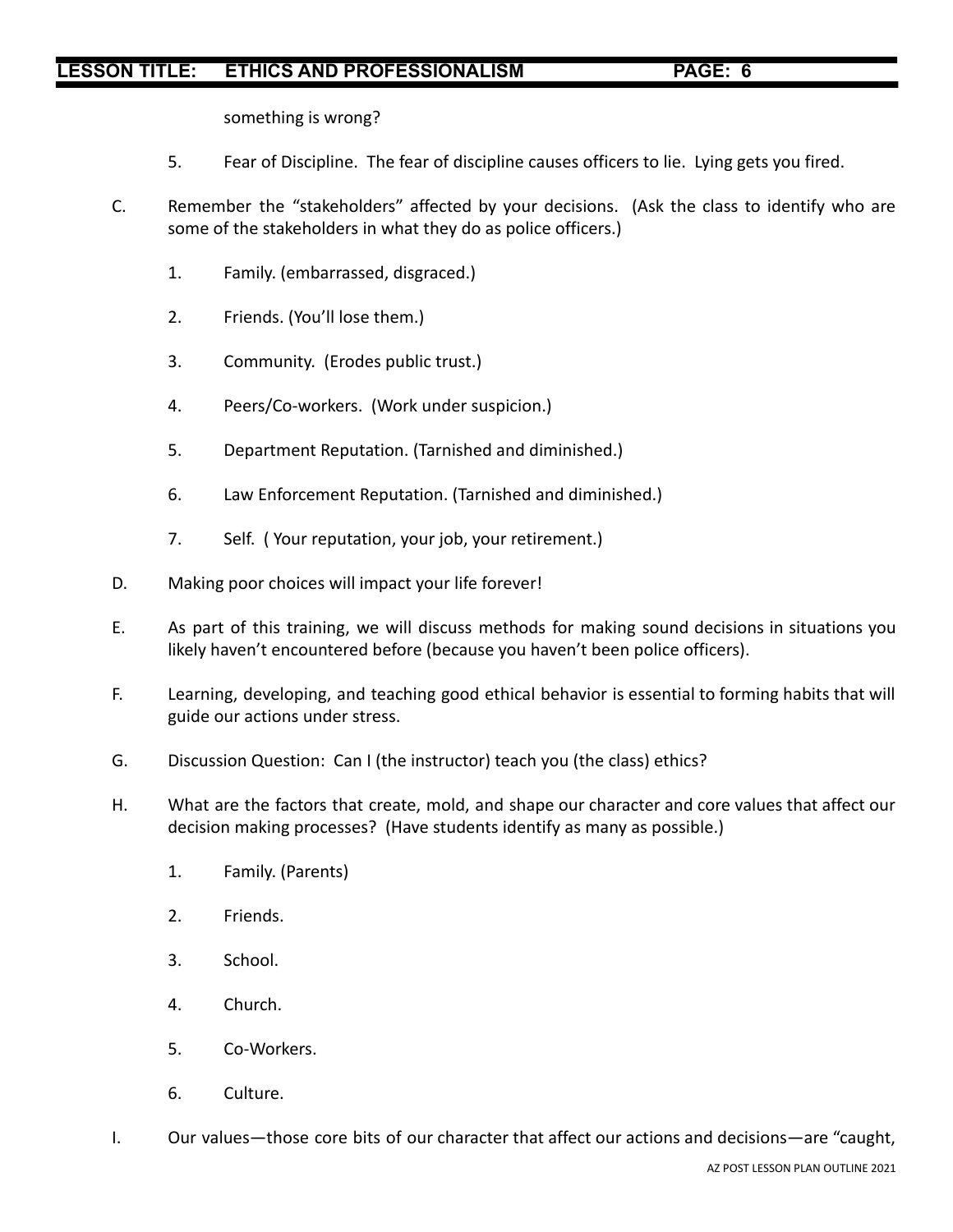not taught" through all of those factors mentioned (above).

- J. It is when those values come into conflict that an ethical dilemma occurs. "Values" are things like:
	- 1. Loyalty.
	- 2. Comradery.
	- 3. Honor.
	- 4. Family Ties.
	- 5. Hard Work.
	- 6. Truthfulness/Honesty.
	- 7. Others. (Have the class list theirs.)
		- a. EXAMPLE: If your squad starts their day shift and routinely meets up for a 30-minute breakfast before actually going out to work, you may find a conflict or "ethical dilemma" in your personal values of Comradery and Hard Work.
- K. This class will go over what characterizes a profession and what "professionalism" is. We will talk about how law enforcement fits in as a profession and the role AZPOST plays. We will discuss some of the pitfalls of officer discretion and gratuities. We will give you a tool for ethical decision-making and give you the opportunity to work through some dilemmas and discuss your responsibilities in establishing an ethical environment.
- L. Later, we will see how ethical situations and dynamics change in your career and what you can do about it.

## **III. WHAT IS PROFESSIONALISM**

- A. Definitions.
	- 1. The conduct, aims or qualities that characterize a profession.
	- 2. Exhibiting a courteous, conscientious and generally businesslike manner in the workplace.
- B. Is law enforcement a profession? (Have the class name some professions. Common answers are: Pilots, Doctors, Lawyers, etc.)
- C. What do those professions have in common that makes them a profession? Following are some commonalities: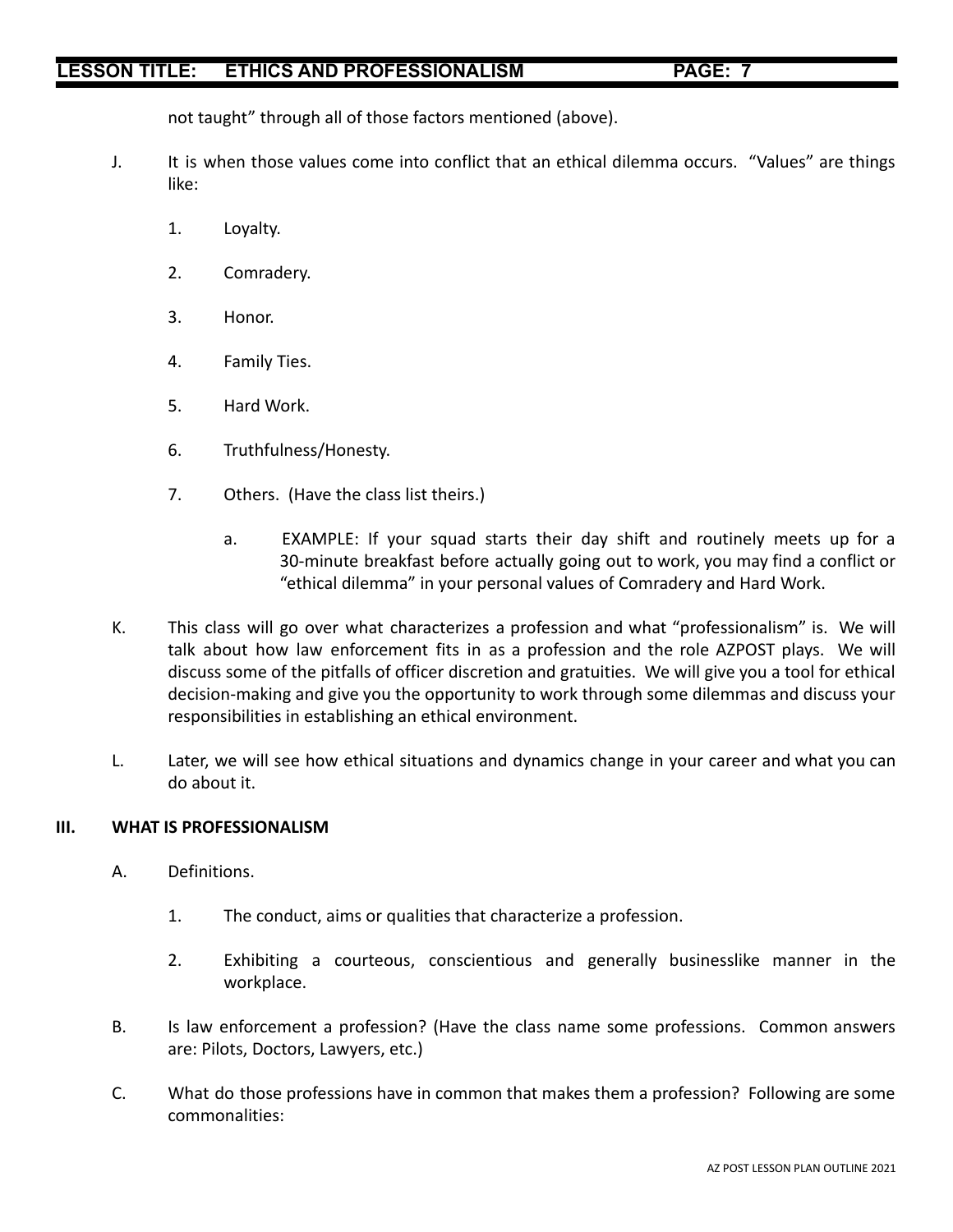- 1. Clear-cut field qualifications for entry.
- 2. Required education.
- 3. Certification or licensing.
- 4. Common body of knowledge.
- 5. Lifetime career.
- 6. Strong commitment to a set of ethics or values.
- D. So, is Law Enforcement a profession or just a job?
	- 1. Arizona Law Enforcement has established qualifications for entry into the profession. (age, citizenship, clear background, etc.)
	- 2. We have required education. (Minimum GED to get in, Basic Training, advanced training, continuing training.)
	- 3. There is a certification/licensing authority. (AZPOST)
	- 4. Common body of knowledge. (Basic Training Lesson plans are statewide basis for training).
	- 5. A career that lasts at least 20 years.
	- 6. Commitment to an ethic and set of shared values.
- E. AZPOST Code of Ethics & IACP Cannon of Police Ethics, IACP Oath of Honor: Review and generally discuss. **P. O. 1.5.3**
- F. Read and thoroughly discuss each sentence of the AZPOSTof AZPOST Code of Ethics. Have recruits read and sign the AZPOST Code of Ethics (Handout #1) Read and discuss Handouts #2 & #3. Note phrases that are similar to AZPOST Code of Ethics. *INSTRUCTOR NOTE: Turn in for FTOs to place in the training file. A photocopy may be made for the student to retain for themselves.*

## **IV. ARIZONA PEACE OFFICER STANDARDS AND TRAINING (AZPOST) BOARD HISTORY AND RESPONSIBILITIES**

- A. The President's commission on crime 1965. (Handouts #1 & 2) **P. O. 1.5.3**
- B. AZPOST formed as the Arizona Law Enforcement Officer's Advisory Council (ALEOAC) in 1968 and later changed its name to AZPOST in better conformity with boards in other states. AZPOST was established under A.R.S 41-1822.1. Met to establish standards to be used as a nationwide template. (Handouts #3 & #4) **P. O. 1.5.5**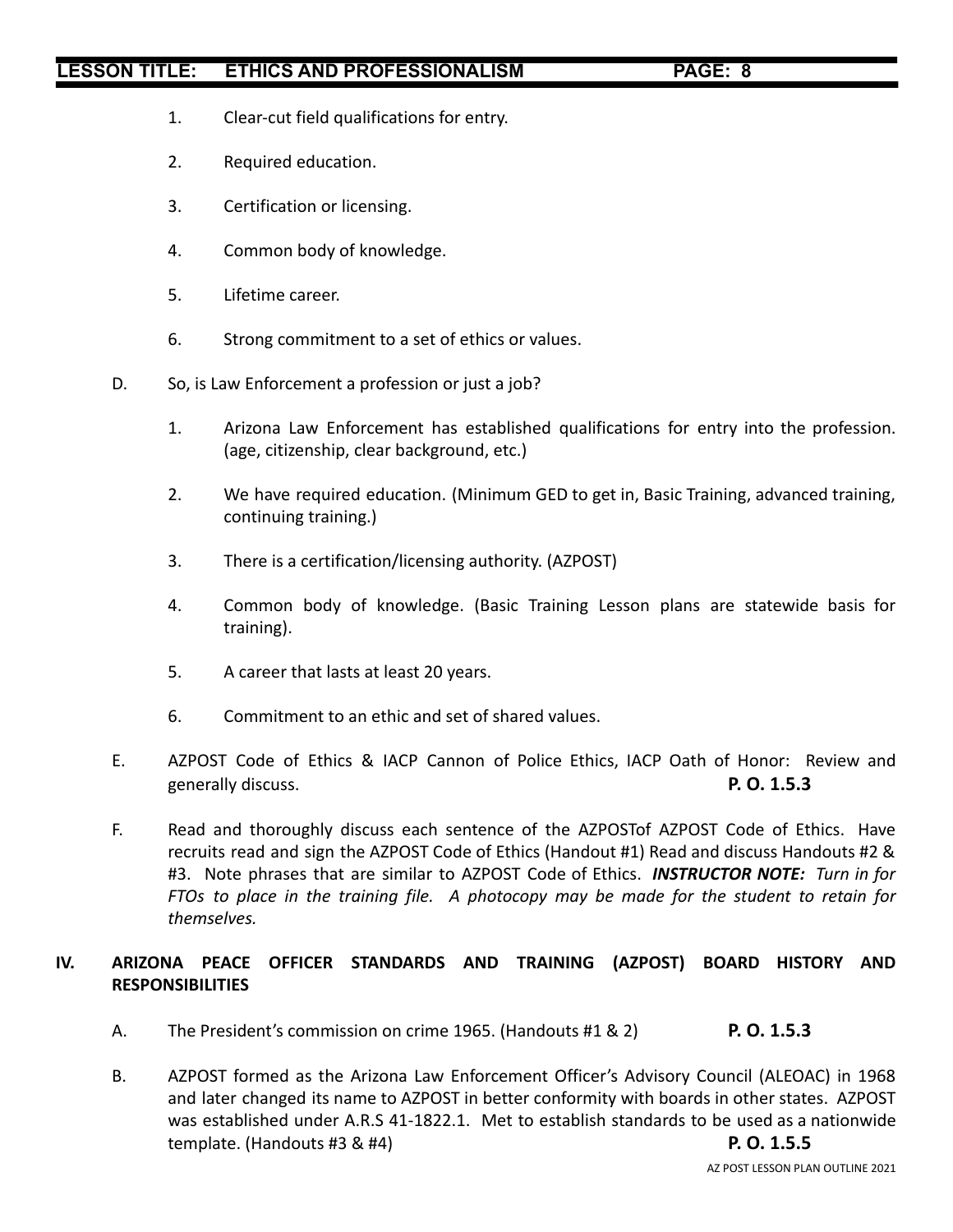- 1. The Board sets the rules and minimum standards for hiring and training of peace officers in Arizona and enforces Board regulations regarding continuing training and retention of peace officer certification and prescribes minimum standards for the selection/training of corrections officers.
- 2. The Board is made up of 13 members representing a large and small agency, municipal, county and state agencies, chief executives, line personnel and at least one civilian member, all appointed by the Governor. Some positions are permanent and others rotate among agencies.
	- a. AZPOST's Administrative Rules are what set the basic requirements for entry into the profession in Arizona, and set the standards for selection, basic training, continuing training and professional conduct to retain certification. (Handout #4)

**P. O. 1.5.5**

- b. AZPOST has the authority to authorize, reinstate, suspend or revoke your peace officer certification.
- d. AZPOST may conduct its own investigation of misconduct outside of what your agency may do. (Handout #5) **P. O. 1.5.5**
- C. Certified peace officer status.
	- 1. Minimum qualifications for appointment under R13-4-105.
	- 2. Causes for revocation, suspension or denial under R13-4-109. **P. O. 1.5.6**
		- a. The AZPOST Board has the authority and statutory duty to review cases involving officer misconduct brought to its attention by an agency, the public or other credible sources. AZPOST bases their investigations and findings on the following general categories:
			- i. Malfeasance: Doing something you know is wrong.
			- ii. You know what's right and what's wrong or you wouldn't be here.
			- ii. Misfeasance: Doing something you reasonably should have known to be wrong.
			- iii. All of us have to follow the law and on top of that there are agency policies and procedures. A lot of information that you must have "a reasonable or working knowledge of" in order to do your job.
			- iv. Nonfeasance: Not doing something you have the duty or obligation to do.
			- v. As a peace officer, you have an enhanced obligation to act when others may not be expected to act.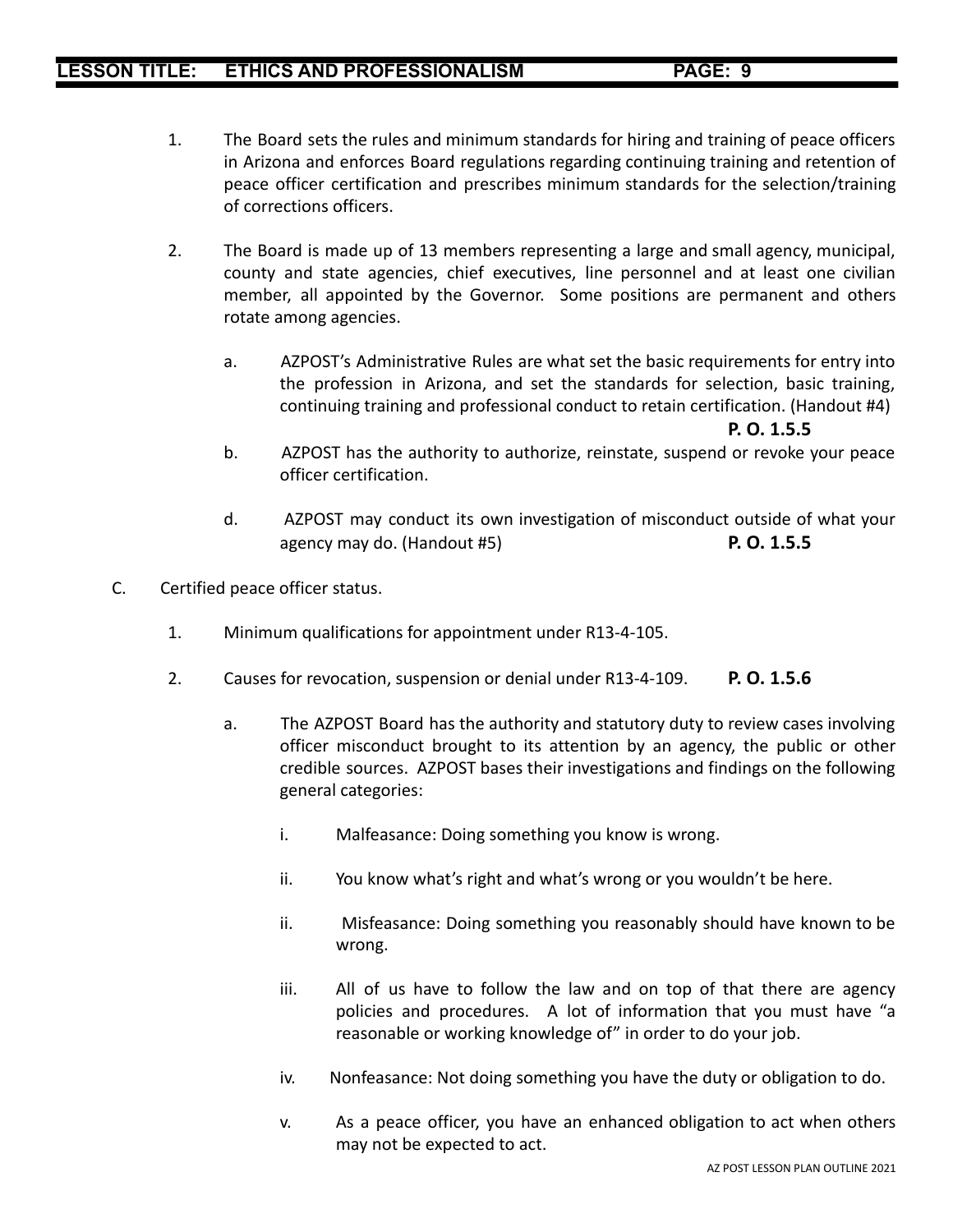b. AZPOST Disciplinary Checklist. **P. O. 1.5.5**

## **V. DEFINITIONS**

- A. Ethics: The study of the general nature of morals and of specific moral choices; the rules or standards governing the conduct of the members of a profession.
- B. What is Ethical Behavior? Ask the students to give a definition or examples toward a definition.
	- 1. Conforming to the right principles of conduct as generally accepted by a specific profession.
	- 2. Doing the right thing because it is right, not because there are sanctions.
	- 3. Contrast formal definitions with the students' definitions.
- C. Various types of ethical codes: Military code, "code of the west," attorneys, gang members, medical profession, etc. Ethics is group in nature.
- D. Integrity: Strict personal honesty and independence. Integrity is INDIVIDUAL in nature.

**P. O. 1.5.6**

#### **VI. OFFICER USE OF DISCRETION P. O. 1.5.7**

- A. Begin this discussion with a group project. Make the entire class a single patrol officer. Now, "Officer Class" has just been told by the sergeant that the Lieutenant has been taking neighborhood complaints about speeders in the Officer's beat. So the officer is directed to go out there and take action. The officer goes to their favorite "duck pond," the speed is well-posted at 35MPH. No one does the speed limit. Easy way to please the bosses.
- B. Tell the class they are allowed by statute to write a ticket to violators going 36MPH. But are they actually going to write someone a ticket for going one mile over? There are always a few who will answer that they will, but the majority will give violators a break. Force the class to come to an agreement as to what speed the violator must go to absolutely get a ticket. (That is, the majority agree that that speed definitely deserves a ticket. Like 15 or 18MPH over.)
- C. The scenario: The officer gets set up at their area, radar gun at the ready. Right away, someone is going at the speed the class decided was ticketable. The officer makes the stop, makes the approach: "Mom! What are you doing here?" Is the class really going to write mom a ticket? (Some will.) Regroup, do it again…. Next stop: "Sarge! What are YOU doing here?" Does the officer's supervisor get a ticket? Other similar examples… Ex-spouse? Kid's teacher? Etc. *INSTRUCTOR NOTE: The point is to get the students thinking about when and how discretion is best employed. There are sometimes where there IS NO discretion in police work.*
- D. Can officers give breaks to violators? Yes!! In some circumstances more than others. Traffic v Criminal.

**P. O. 1.5.6**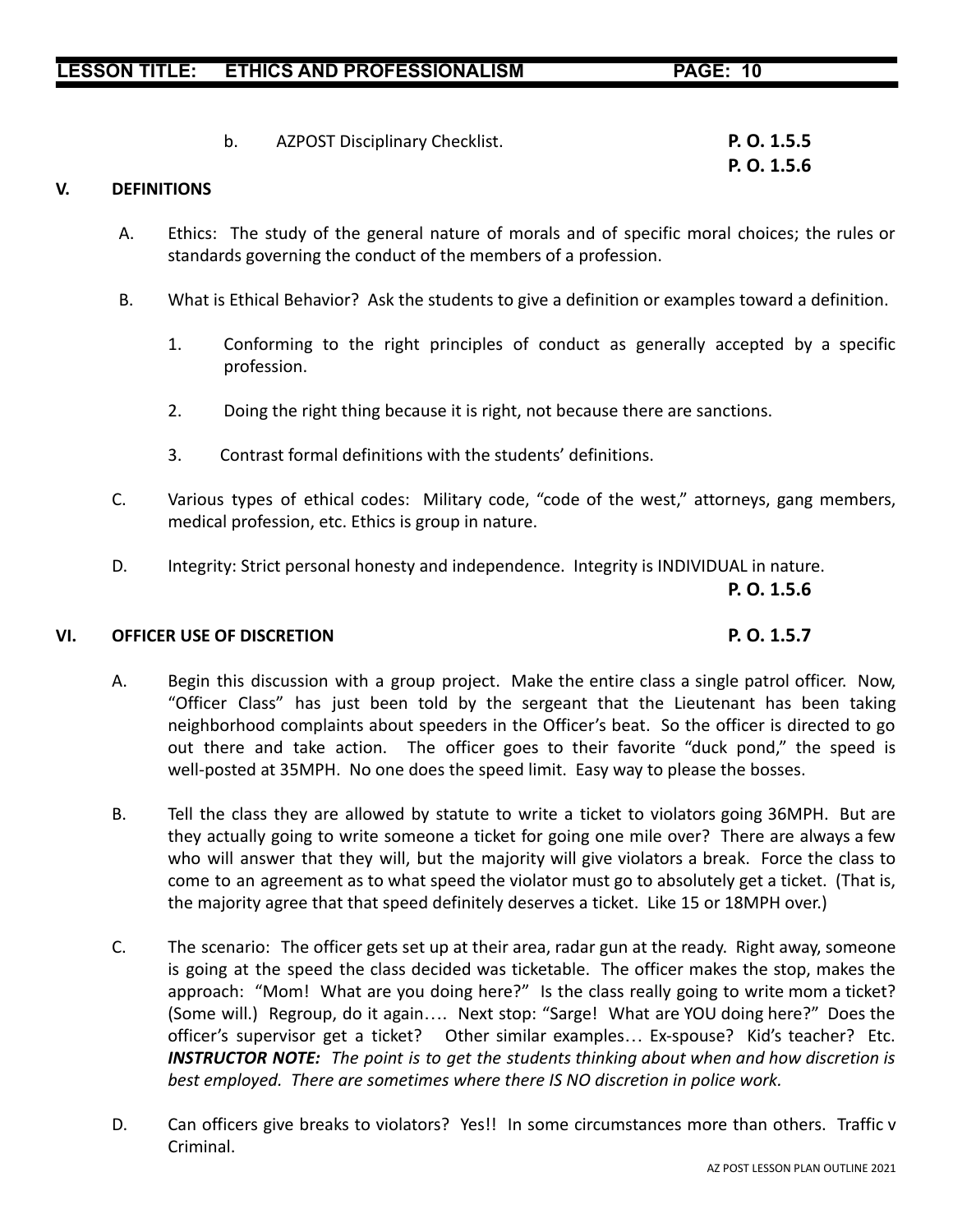- E. Important considerations associated with the exercise of discretion in enforcing the law.
	- 1. Statutory requirements how is your discretion limited by law? This is the most important factor to consider. It is absolute and incontestable. Domestic Violence v Mutual combatants. **P. O. 1.5.7A**
	- 2. Departmental policies and procedures. **P. O. 1.5.7B**
		- a. Individual agency policy and procedures. What do they say? They are there to give guidance and structure for decision making.
		- b. Supervisory approval. When in doubt, ASK!
	- 3. The best interests of the community. **P. O. 1.5.7C**
		- a. Will a suspect's release jeopardize the safety of the community or individuals? E.g. DUI or DV suspects.
		- b. Is a person a danger to himself/herself? Can they be taken in for psychiatric evaluation?
		- c. If a suspect is booked, who will care for the children if present? Policies, law and DCS (Department of Child Safety)
	- 4. The best interests of the department. **P. O. 1.5.7A&D**
		- a. Consider the impact of actions in reflection of professional judgment, appear in perception as ulterior motives, or reflect poorly on the department?
	- 5. The interests of the citizen or victim. **P. O. 1.5.7B&E**
		- a. Will arresting/booking the suspect enhance or damage efforts to prosecute? Does the nine month pregnant woman really need to be booked?
		- b. Will my actions prevent further victimization?
- F. The following factors should not be considered when exercising discretion in enforcing the law:

#### **P. O. 1.5.7C**

- 1. Prejudice or bias based on: Race, sex, ethnic origin, religious preference, sexual preference or any other social, cultural or economic factors. Treat everyone impartially and by the same standards. This helps in accusations of racism or racial profiling.
- 2. Emotional: If someone angers you, they conquer you. Don't react in kind, remain objective and professional and in control of yourself. Loss of control due to anger can lead to complaints! Sustained complaints lead to possible loss of job!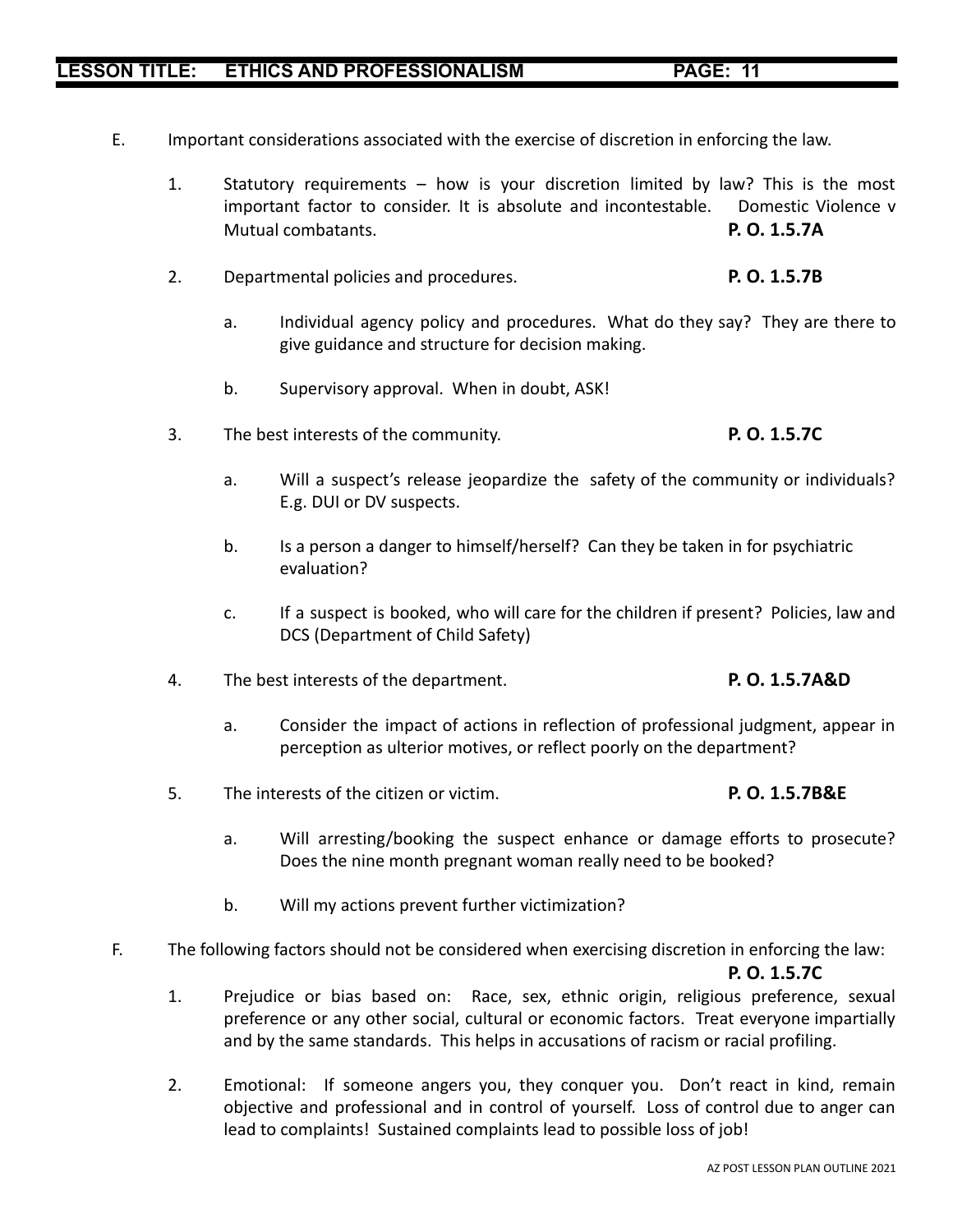3. Position in the community. Treat all people impartially regardless of who they may be…. use wisdom and discretion. *INSTRUCTOR NOTE: Video: ADPS stop of Lt. Gadzik may be shown at this point to demonstrate how use of discretion can go wrong.* **P. O. 1.5.7D**

## **VII. GRATUITY VS. BRIBE P. O. 1.5.1**

**P. O. 1.5.7E**

- A. Ask the class to give examples of gratuities. E.g.: restaurant workers get tips, etc.
- B. Definition of Gratuity: Anything of value intended to benefit the receiver; given to the person because of his/her position of authority. **P. O. 1.5.1A**
	- 1. Most times people just want to be nice and do something out of gratitude or respect. (i.e. special discounts) The most common in law enforcement is a free or reduced meal.
	- 2. How will you handle this? Do you really need a half-price meal? How can you resolve the dilemma if it happens to you? Leave enough tip to cover the whole meal.
- C. Some gratuities for law enforcement are out of the officer's control. Like, some insurance companies may provide a LE discount for auto insurance because they know that officers go through advanced driver training. There's a difference in corporate or management policy and what may be a cashier's altruism when it comes to taking a gratuity. **P. O. 1.5.1**
- D. Ask the class to identify problems associated with acceptance of gratuities as a peace officer, (feeling of indebtedness, unknown expectations of giver, easy to move from small gifts to large, public perception). **P. O. 1.5.1A**

### **P. O. 1.5.2**

- E. Legal Definition of Bribe: A person commits bribery of a public servant or party officer if with corrupt intent:
	- 1. Such person offers confers or agrees to confer any benefit upon a public servant or party officer with the intent to influence the public servant's or party officer's vote, opinion, judgment, exercise of discretion or other action in his official capacity as a public servant or party officer; or
	- 2. While a public servant or party officer, such person solicits, accepts or agrees to accept any benefit upon an agreement or understanding that his vote, opinion, judgment, exercise of discretion or other action as a public servant or party officer may thereby be influenced." (Review the definition of A.R.S. §13-2602A2.)
- F. Discuss how a bribe and gratuity differ. Emphasize that consideration is taken in return for some expected favor. A quid-pro-quo (this for that) arrangement. A.R.S. §13-2602: A Bribe must include the element of "Corrupt intent." Clearly identify the distinction between a gratuity and a bribe: That the officer may not be able to determine the person's true intent behind offering a gratuity, but regarding a bribe, the officer knows exactly what the intent is because the officer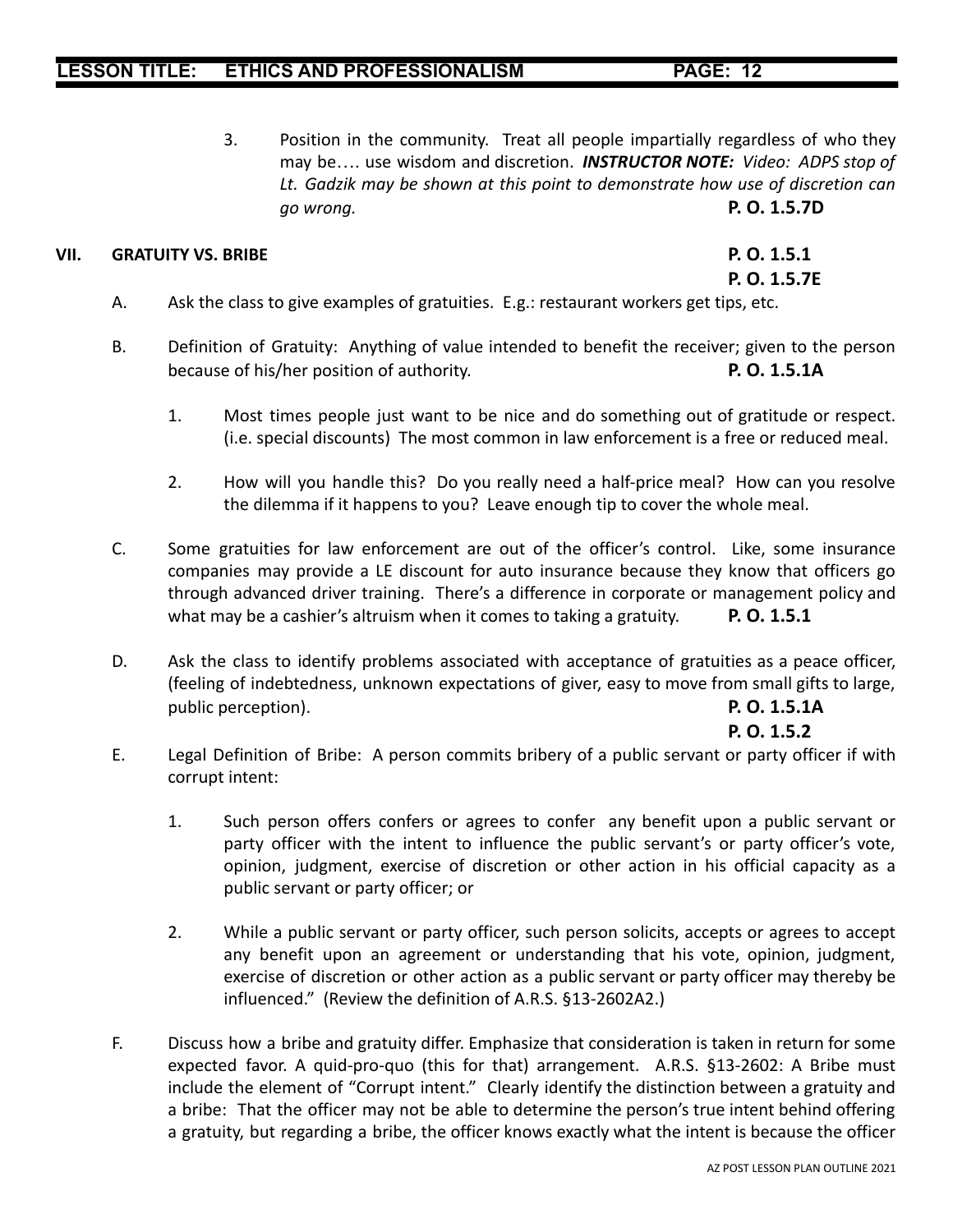has made an agreement. **P. O. 1.5.2**

#### **VII. UNETHICAL BEHAVIOR OF OTHERS**

A. Are you responsible for the actions of others? (Class discussion… Yes/no?)

### **P. O. 1.5.8B**

- B. Do their actions impact you? (Yes, Case law can be set by one incident, policy developed by one action.
	- 1. Why might an entire recruit class be disciplined for the actions of one? A reminder, that we, as a profession, are judged by the actions of one. Ask the class for their opinion.
	- 2. What happens when an officer in another part of the country makes a poor decision; headline. What one does whenever and wherever it happens, it splashes on all of us.

**P. O. 1.5.1**

C. What is your responsibility upon observing unethical or unlawful actions by another officer?

|                                  | P. O. 1.5.4  |
|----------------------------------|--------------|
| Report incidents to supervisors. | P. O. 1.5.4A |

- D. What is your responsibility upon observing misconduct or policy violations?
	- 1. This depends upon the severity of the infraction or offense. Be careful on what events you decide not to report, you may face discipline for not reporting it.

**P. O. 1.5.4B**

- 2. Example: Sleeping on duty vs. theft.
- 3. Prevent misconduct if possible. Model correct and appropriate behavior. fellow officers from becoming involved, if possible.
- E. "Associate yourself with men of good quality if you esteem your own reputation, for 'tis better to be alone than in bad company" - George Washington.
- F. "Code of Silence": The description of the real or perceived practice whereby individuals within a profession remain conspicuously quiet about the unethical or unlawful actions of co-workers. There is complicity when silence triumphs! Not a common institutional practice anymore, but the perception remains that it is. Do a good job of policing ourselves and holding each other accountable. **P. O. 1.5.4A&B**
	- 1. It takes real courage to do the right thing and model the right behavior in the culture and fraternity of police work. But, isn't it the right thing to do?

## **VIII. A "TOOL" FOR DECISION-MAKING**

A. Introductory Discussion: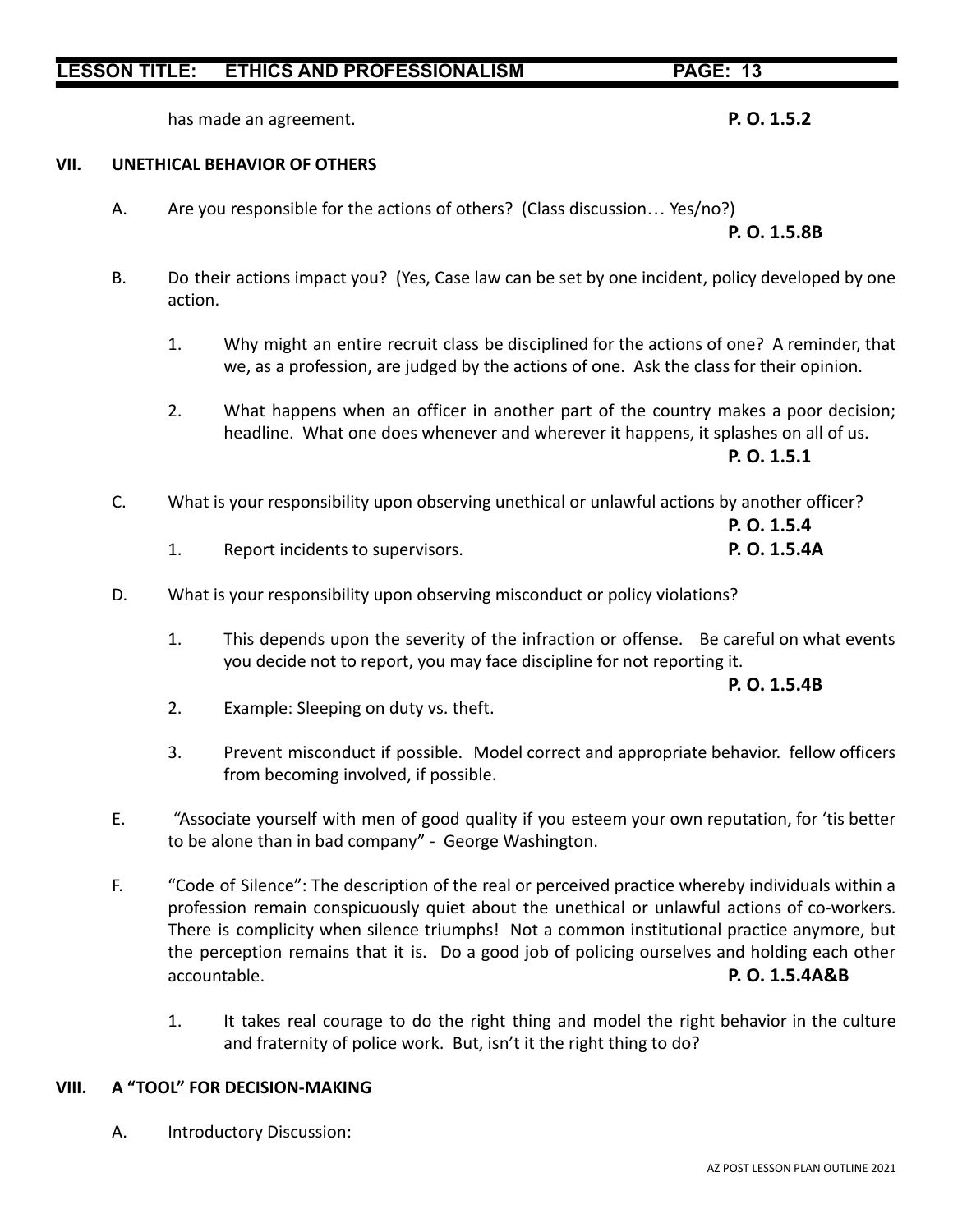- 1. We all have gone through our lives and made countless decisions. Most turn out just fine (or you wouldn't be here). Others, maybe not so well. We all have developed a strategy, whether we know it or not, for decision-making. In the next part of this class, we want to give you a tool for good decision-making. The reason we do this is because most, if not all of the class, have never been a police officer; never been faced with police-type decisions and within a police-type culture.
- 2. We are going to give you a process to follow when making decisions in circumstances you may never have encountered before. You probably already do this sometimes, but we are going to slow the process down and identify the steps to be able to use the "tool" in unique situations.
- B. The T A C T Tool.
	- 1. T: **THINK** about the situation.
		- a. If you have the time, try and identify what the core issue is. Is it theft, misconduct, excessive force, lying…?
		- b. You don't do this when faced with an armed, violent suspect.
	- 2. A: What are your **ALTERNATIVES**?
		- a. What are the possible actions you can take? The number is infinite.
		- b. Remember: Doing nothing is also an alternative.
	- 3. What are the **CONSEQUENCES**?
		- a. Each ALTERNATIVE identified in the previous step has consequences.
		- b. When thinking about the possible consequences of any of the alternatives, are they generally or mostly good or bad.
		- c. If mostly bad, that alternative should be discarded.
	- 4. T: **TEST** the Decision.
		- a. Will the ALTERNATIVE I just selected pass the "Ethics Check?"
		- b. Evaluate your decision.
- C. Evaluating your decision.
	- 1. "Ethics check" questions. **P. O. 1.5.9A**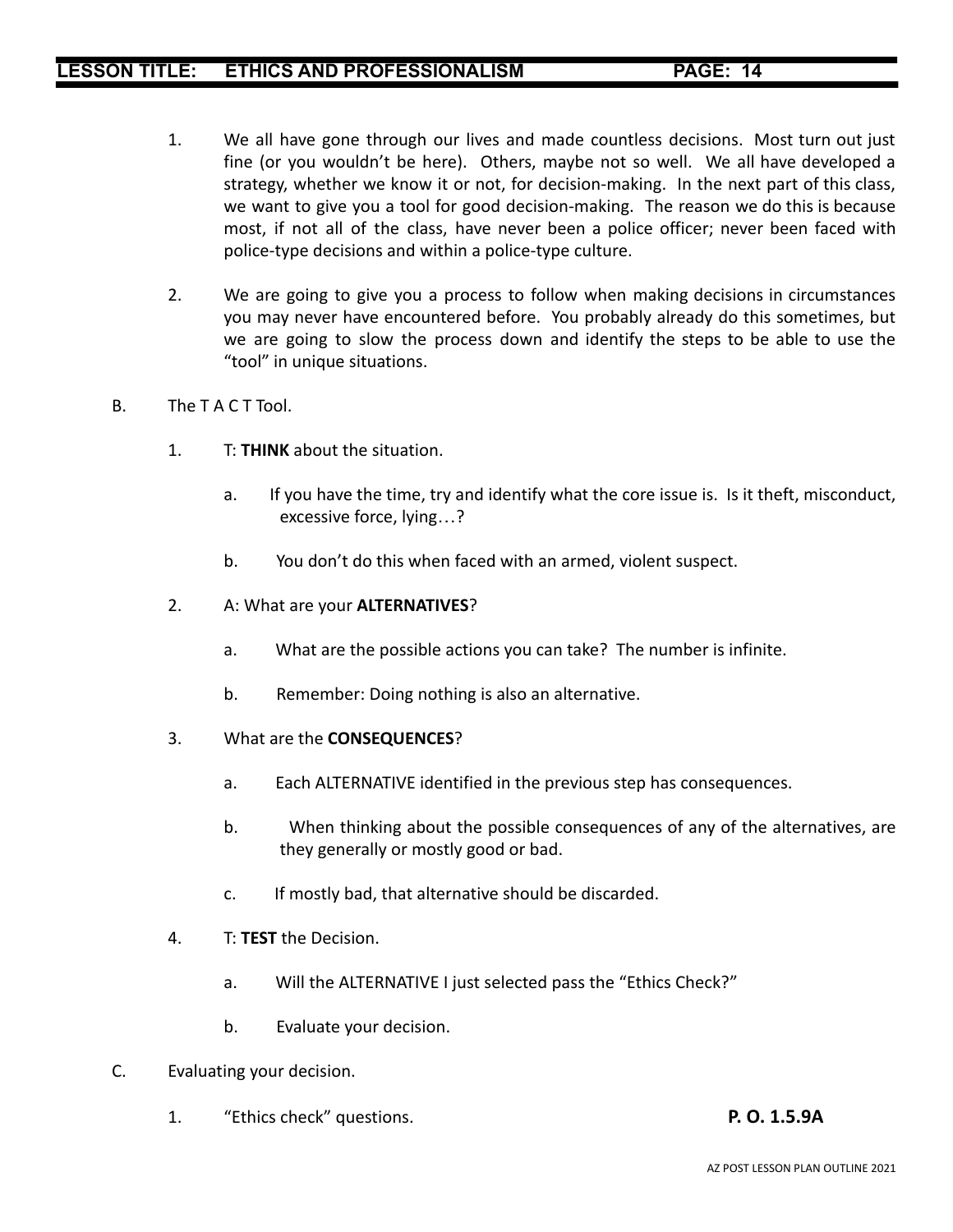- a. **Is it legal?** Does it violate any statutes, codes, laws, or constitutions? Just because it is legal, is it always ethical?
- b. **Is it authorized**? Do agency policy, orders, or procedures limit or control my actions?
- c. **Is it fair**? Is my decision fair to others? Does my position give me an unfair advantage over others? Is there a conflict of interest between my interests and those of the community?
- d. **How does it feel or how will it feel**? Stomach test, headline test, and mirror test. If it doesn't feel right, or it makes you feel ill, you probably ought not do it! It is your conscience speaking! Listen to it!
- D. Instructor led exercise.
- E. Show a brief video clip of an officer doing something wrong or at least questionable, preferably with other officers around. For example, YouTube of body-worn cameras showing officers involved in a violent arrest where an officer takes violent action. Put the class in the place of a back-up or witness officer.
- F. Walk class through TACT:
	- 1. **T**: What do you have here (i.e. looks like the officer used excessive force).
	- 2. **A**: What are our alternatives? (Have class engage in coming up with a list of various alternatives (don't forget "doing nothing" and "joining in")
	- 3. **C**: For each of the listed alternatives, come up with consequences if we take that action. Are those consequences generally good or generally bad? Of the list of good options (usually a short list), choose one to test.
	- 4. **T**: Test the decision. Will what we have chosen to do pass the Ethics Check questions?

Class Exercise: ( This exercise should be done if the instructor has time)

- G. Break the class into small groups and have them go through table top exercises. Give each group a scenario involving possible misconduct (not necessarily use of force) and give each group 5 minutes to go through TACT and then report back to the full class what their scenario was and what they considered using the TACT model. The AZPOST Integrity Bulletins are an excellent source of possible scenarios.
- H. Discussion: When you have the time, using this model can work not only on the job but at home. Think about dealing with your kids or a surly neighbor. Before you snap to a decision, work it through.

#### **IX. COMMON NEUTRALIZATIONS OF ETHICAL CONDUCT**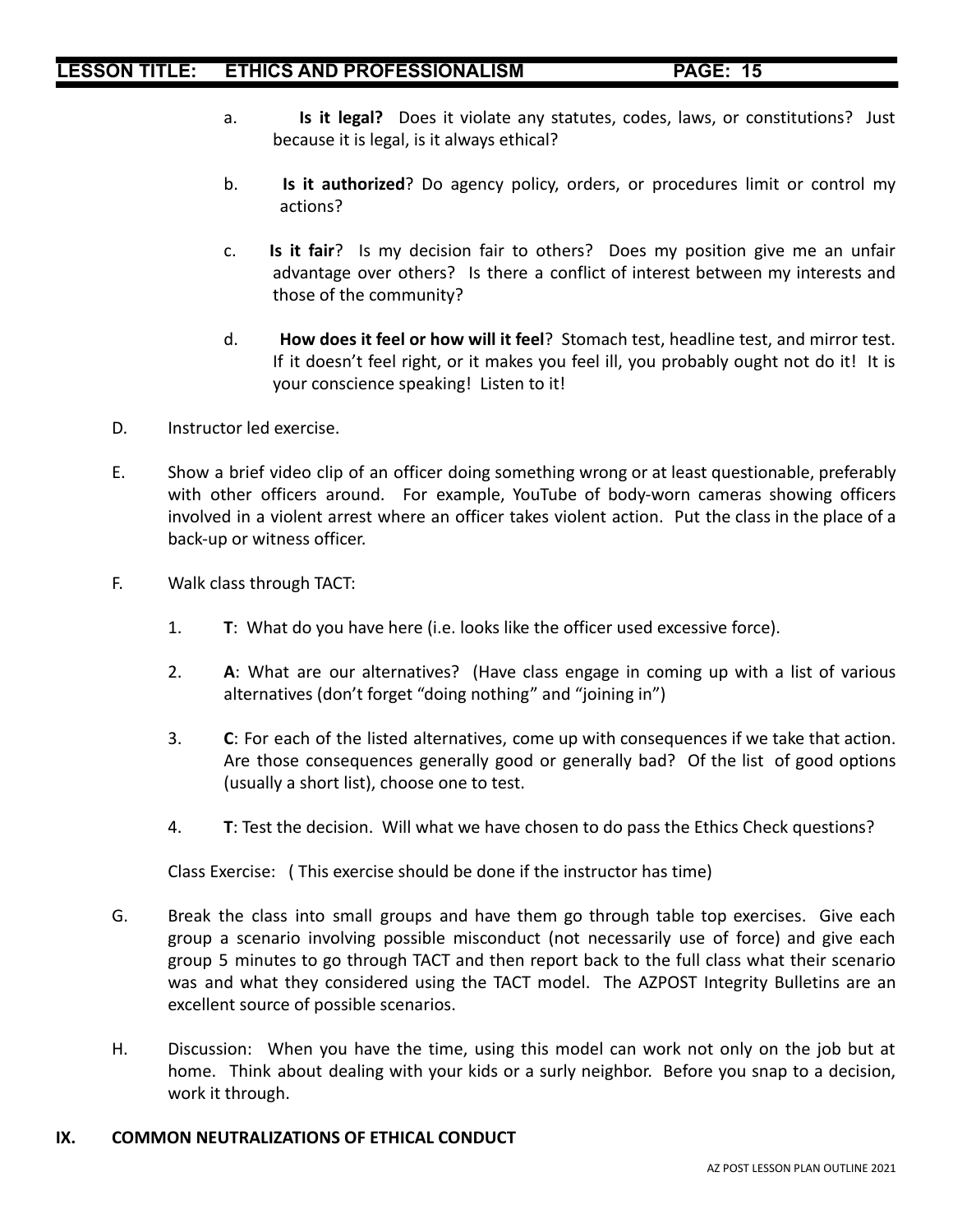- A. Rationalization:
	- 1. Rationalization can take several forms:
		- a. Denial of Responsibility, "That wasn't me," "Must've been a computer error."
		- b. Denial of Injury, "The Department owes me for all the other times I didn't put in for overtime," "It was only a couple of dollars."
		- c. Denial of Victim, "No one got hurt here," "That guy's a dirtbag anyway."
		- d. Accusing the Accuser, "You mean to tell me you never did that?" "Who are you to say I did anything wrong?"
		- e. Appeal to Higher Loyalties, "Look what's going on all around us? We gotta stick together," "That stupid administration doesn't know what we're really up against here." *INSTRUCTOR NOTE: When you interview or interrogate people, if you hear these kinds of neutralizations in their story, you have a hint that you are possibly being lied to or manipulated.*

## **X. THE OBLIGATION OF POLICING**

- A. The higher standard Law enforcement officers both on and off duty are expected to exemplify the highest moral and ethical standards.
- B. "Not only is this a fair demand; granting authority without expecting public servants to live up to it would be unfair to everyone they are expected to serve." --Edwin J. Delattre
	- 1. As a Peace Officer, you will be held to a higher standard, professionally, ethically and morally.
	- 2. There are obligations with this profession. If we don't want to undertake those obligations, we are free to leave.
- C. Police live in the "fishbowl." You will feel it in the police car the first few times you are out on your own, your actions are scrutinized all the time; 24/7.
- D. Like it or not, everyone knows you are a cop. It will always be "that cop down the road who left his garbage cans out." Or "I see that cop on his phone driving all the time." Or worse, "Former Cop Investigated for Fraud (or whatever)."
- E. Foundations of Core Character. **P. O. 1.5.8**

- 1. Build trust- Be sincere, candid and consistent in your actions.
- 2. Treat individuals with respect.